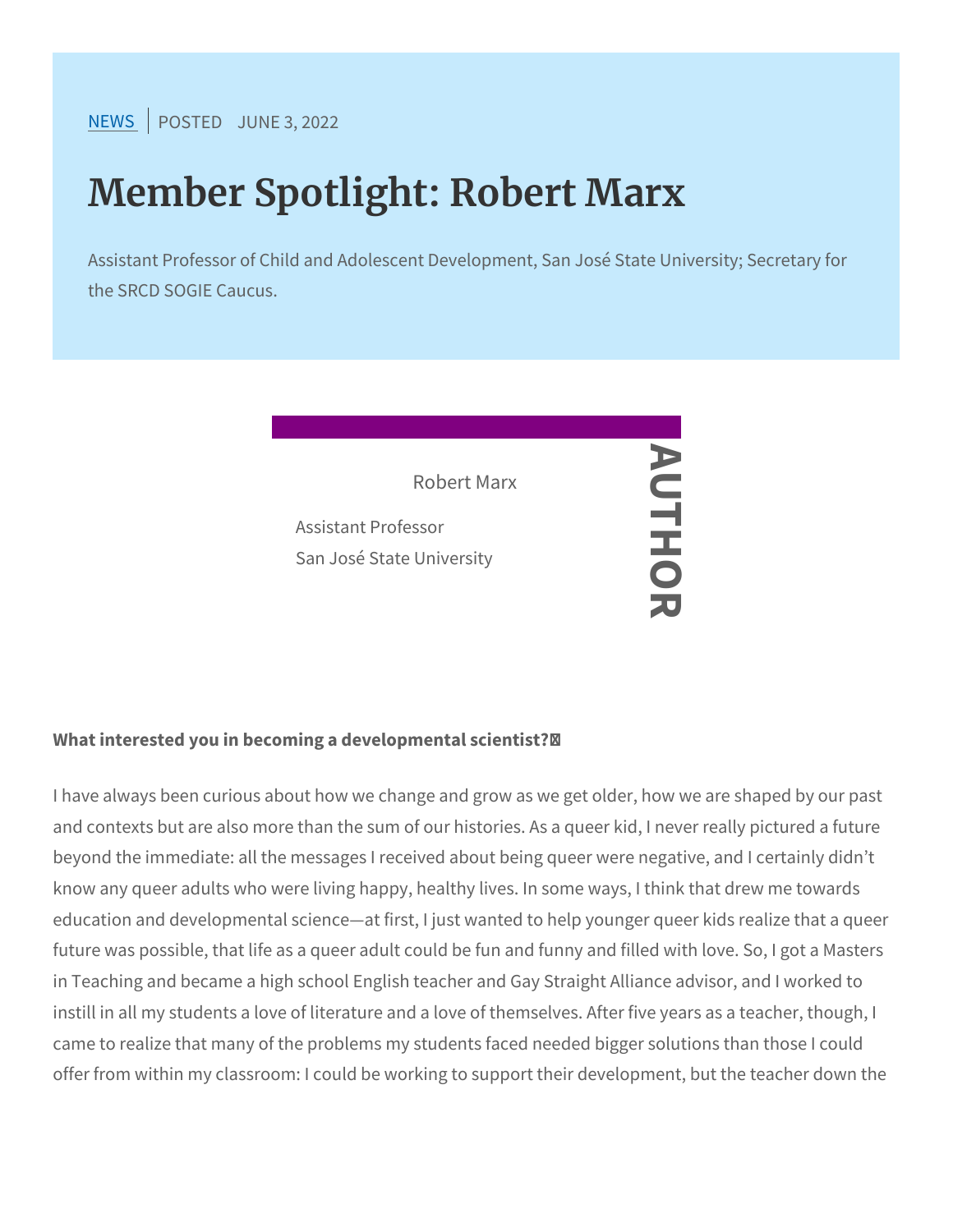hall, their family at home, or the media they consumed might be sending them deficit-based messages about all that they lacked. I decided to return to graduate school so that I could play a bigger role in shaping conversations about queer youth, and I hope that my work now contributes to a broader understanding of the strengths, assets, and gifts that queer youth bring to the world.

## **What words of wisdom might you pass on to someone on their very first day after deciding to get a Ph.D. in developmental science or related?**

I would say: remember that you are enough. So much of our world—and graduate school in particular—seems designed to make us feel insecure, insignificant, and unworthy. I would remind someone early in this journey that the voice in your head that nags at you, that tells you to say yes to every offer because who knows when the next one will come—that voice isn't yours. It operates from a place of scarcity and fear, and we don't have to live in that place; there is bounty and joy around us, if we find it. On a slightly more practical note, I might say something like, 'right now, write down the reasons why you want to do this. Every six months or so, return to that sheet of paper [or Notes app or whatever] and see what's still true, and what needs to be changed or updated. Then, look at your weekly calendar and figure out how much of what you're doing on a weekly basis aligns with those reasons. Try to add more things that fit with your vision and avoid a few things that don't, when possible.' Oh, and hold on to your friends and relationships—a publication will never cook you dinner or talk you through a breakup.

### **Who inspires you?**

My paternal grandmother, who at 95-years-old is still engaged, effervescent, and curious, is a great inspiration to me. Her parents didn't allow her to go to college—even though she earned a scholarship—but she didn't let that stop her interest in learning. Even as her health has faltered in recent years, she has remained positive, joyful, and deeply committed to making her corner of the world a better place.

### **What is something you learned in the last month?**

It's important for me to show the same compassion to myself that I show to my students. With my students, I work to understand their circumstances and situations, assume best intentions, and am generous about their mistakes—recently, I've learned that I can direct that same energy inward to be kinder to myself when I may fall short of my goals or expectations.